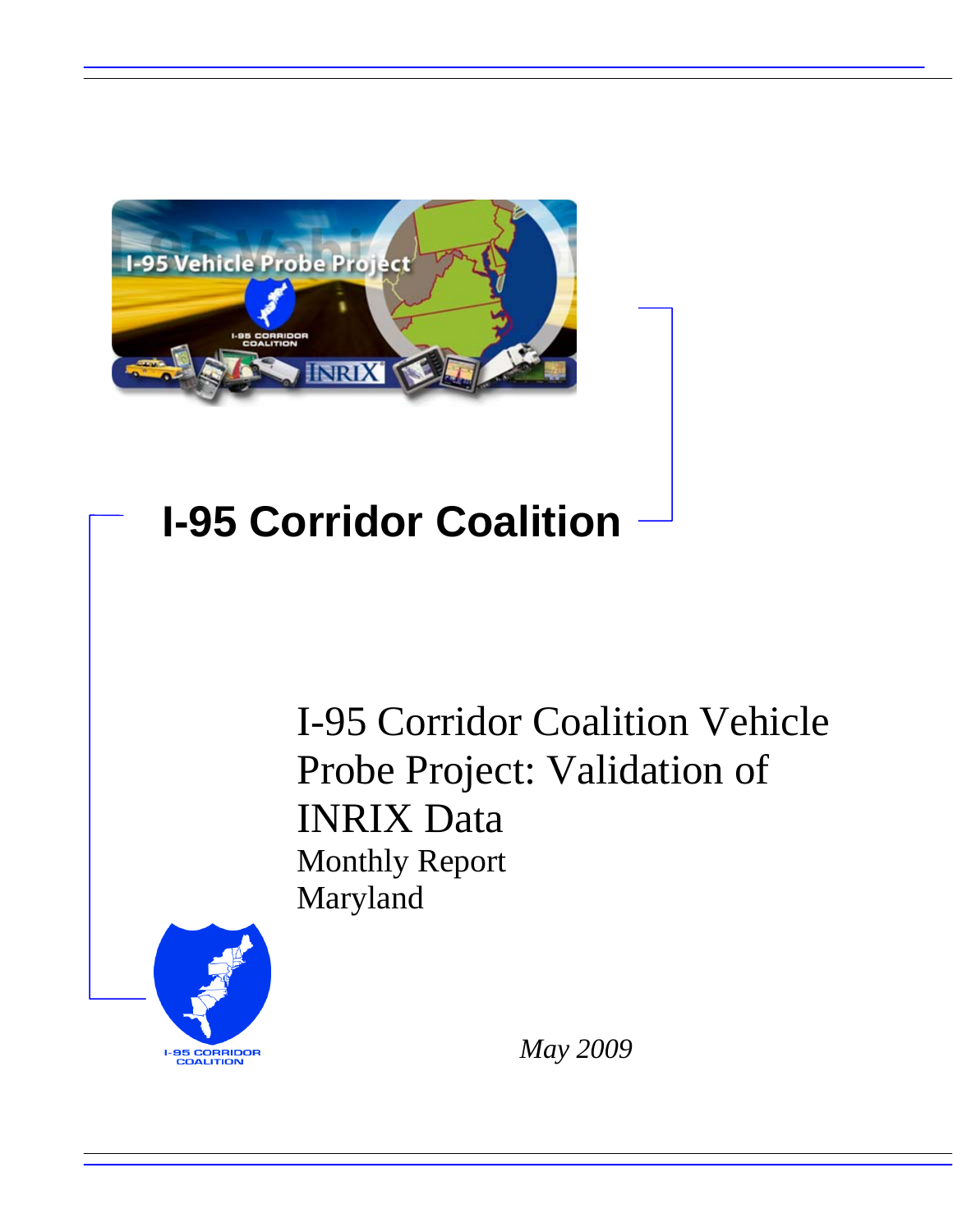# **I-95 CORRIDOR COALITION VEHICLE PROBE PROJECT: VALIDATION OF INRIX DATA APRIL 2009**

## *Monthly Report*

*Prepared for:* 

I-95 Corridor Coalition

*Sponsored by:* 

I-95 Corridor Coalition

*Prepared by:* 

Ali Haghani, Masoud Hamedi, Kaveh Farokhi Sadabadi University of Maryland, College Park

*Acknowledgements:* 

The research team would like to express its gratitude for the assistance it received from the state highway officials in Delaware, Maryland, New Jersey, North Carolina, and Virginia during the course of this study. Their effort was instrumental during the data collection phase of the project. This report would not have been completed without their help.

*May 2009*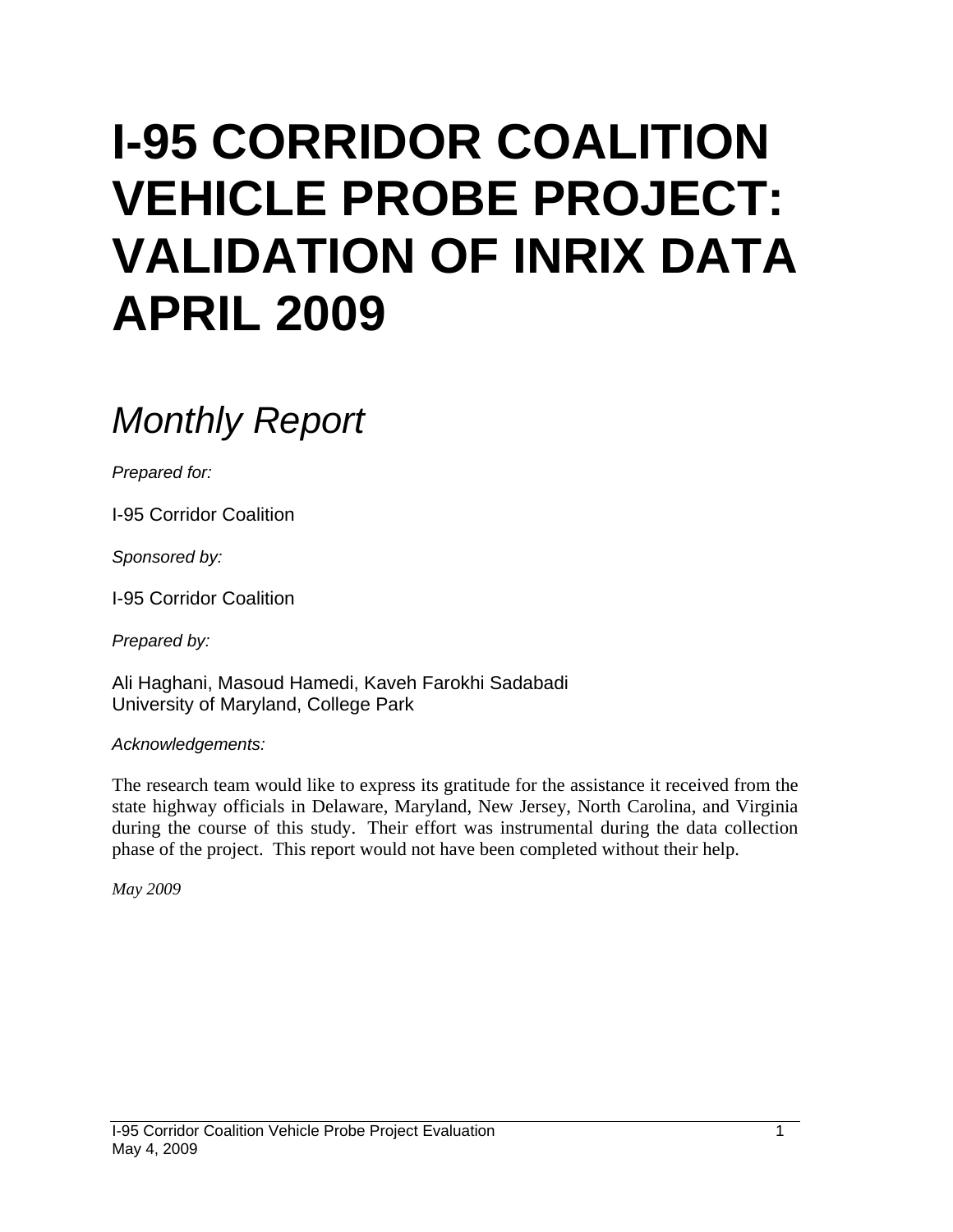## **Evaluation Results for the State of Maryland**

### *Summary*

Travel time samples were collected along just over 19 miles of freeways in Maryland from Monday, March 2, 2009 to Wednesday, March 11, 2009 and compared against travel time and speed data reported by INRIX as part of the I-95 Vehicle Probe project. The validation data represents approximately 1015 hours of observations along nine freeway segments in Maryland. The table below summarizes the result of the comparison between the validation data and the INRIX data for the same period. Both the absolute average speed error and the speed error bias as measured against the SEM band are within the acceptable limits of the contract specifications. These validation results from Maryland set a benchmark for both overall quality of data, and quantity of data observed during severely congested periods.

| <b>Maryland Evaluation Summary</b>                              |                         |                                          |                 |                                    |           |                    |  |  |  |  |
|-----------------------------------------------------------------|-------------------------|------------------------------------------|-----------------|------------------------------------|-----------|--------------------|--|--|--|--|
| <b>State</b>                                                    |                         | <b>Absolute Speed Error</b><br>(<10 mph) |                 | <b>Speed Error Bias</b><br>(<5mph) | Number of | Hours of           |  |  |  |  |
| Comparison with Comparison with Comparison with Comparison with |                         |                                          |                 |                                    | 5 Minute  | Data<br>Collection |  |  |  |  |
|                                                                 | <b>SEM Band</b><br>Mean |                                          | <b>SEM Band</b> | Mean                               | Samples   |                    |  |  |  |  |
| 0-30 MPH                                                        | 4.20                    | 5.10                                     | 1.80            | 2.10                               | 356       | 29.7               |  |  |  |  |
| 30-45 MPH                                                       | 4.20                    | 6.20                                     | 1.30            | 2.20                               | 529       | 44.1               |  |  |  |  |
| 45-60 MPH                                                       | 1.60                    | 3.50                                     | 0.20            | 0.60                               | 3371      | 280.9              |  |  |  |  |
| $>60$ MPH                                                       | 1.60                    | 3.90                                     | $-1.40$         | $-2.90$                            | 7935      | 661.3              |  |  |  |  |
| All Speeds                                                      | 1.79                    | 3.92                                     | $-0.75$         | $-1.56$                            | 12191     | 1015.9             |  |  |  |  |
| Based upon data collected in March 2009                         |                         |                                          |                 |                                    |           |                    |  |  |  |  |

## *Data Collection*

Bluetooth sensor deployments in Maryland started on Monday, March 2, 2009. The actual deployments in Maryland were performed with the assistance of Maryland State Highway Administration (MDSHA) personnel. Sensors remained in the same position until they were retrieved the following week on Wednesday, March 11, 2009. This round of data collection in Maryland was designed to cover segments of the highways along which both recurrent and non-recurrent congestions could be expected during both peak and off-peak periods.

Figure 1 presents snapshots of the roadway segments over which Bluetooth sensors were deployed in Maryland.

Table 1 presents a list of specific TMC segments that were selected as the validation sample in Maryland. In total, results of validation on nine freeway TMC segments are reported in this document. These segments cover a total length of over 19 miles. The coordinates of the locations at which the Bluetooth sensors were deployed throughout the state of Maryland are reported in Table 2 which also presents the distances that have been used in the estimation of Bluetooth speeds based on travel times.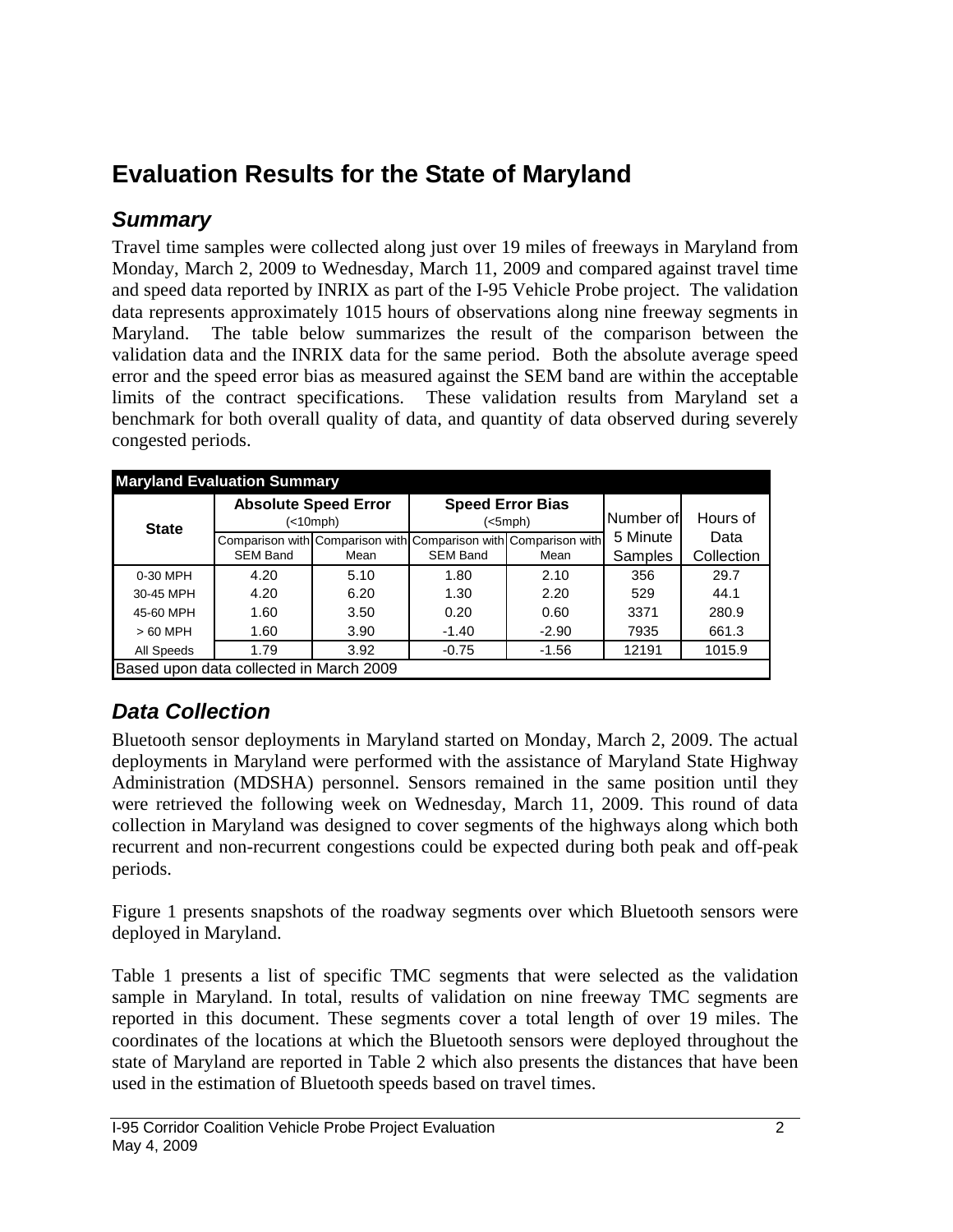### *Analysis of Results*

Table 3 summarizes the data quality measures obtained as a result of comparison between Bluetooth and all reported INRIX speeds. In all speed bins INRIX data passes the data quality measures set forth in the contract when errors are measured as a distance from the 1.96 times the standard error band.

Table 4 shows the percentage of the time intervals that fall within 5 mph of the SEM band and the mean for each speed bin for all TMCs in Maryland. Tables 5 and 6 present detailed data for individual TMC segments in Maryland in similar format as Tables 3 and 4 respectively.

Figures 2 and 3 show the overall speed error bias for different speed bins, and the average absolute speed errors for all segments in Maryland, respectively. These figures correspond to Table 3.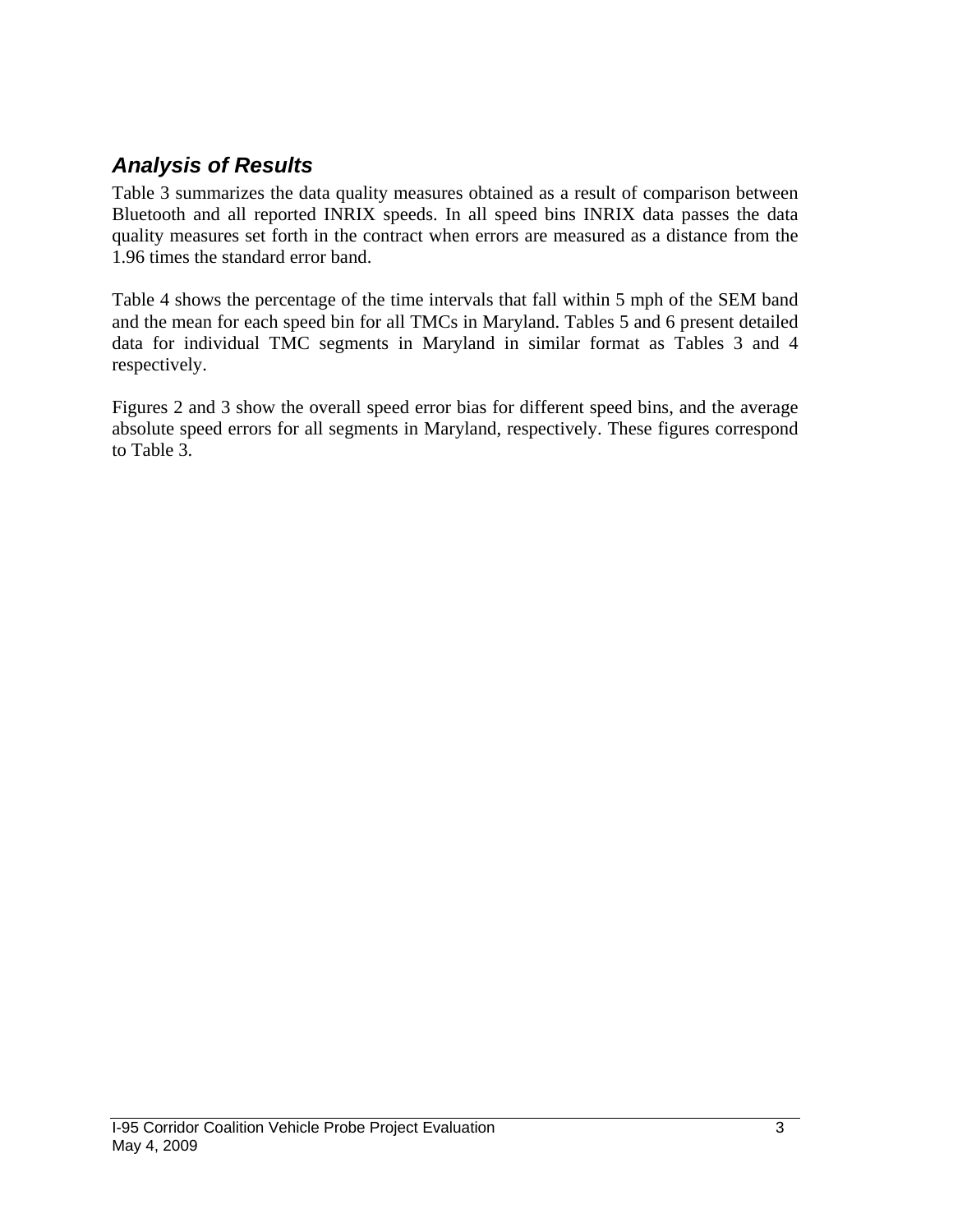

**Figure 1 TMC segments selected for validation in Maryland**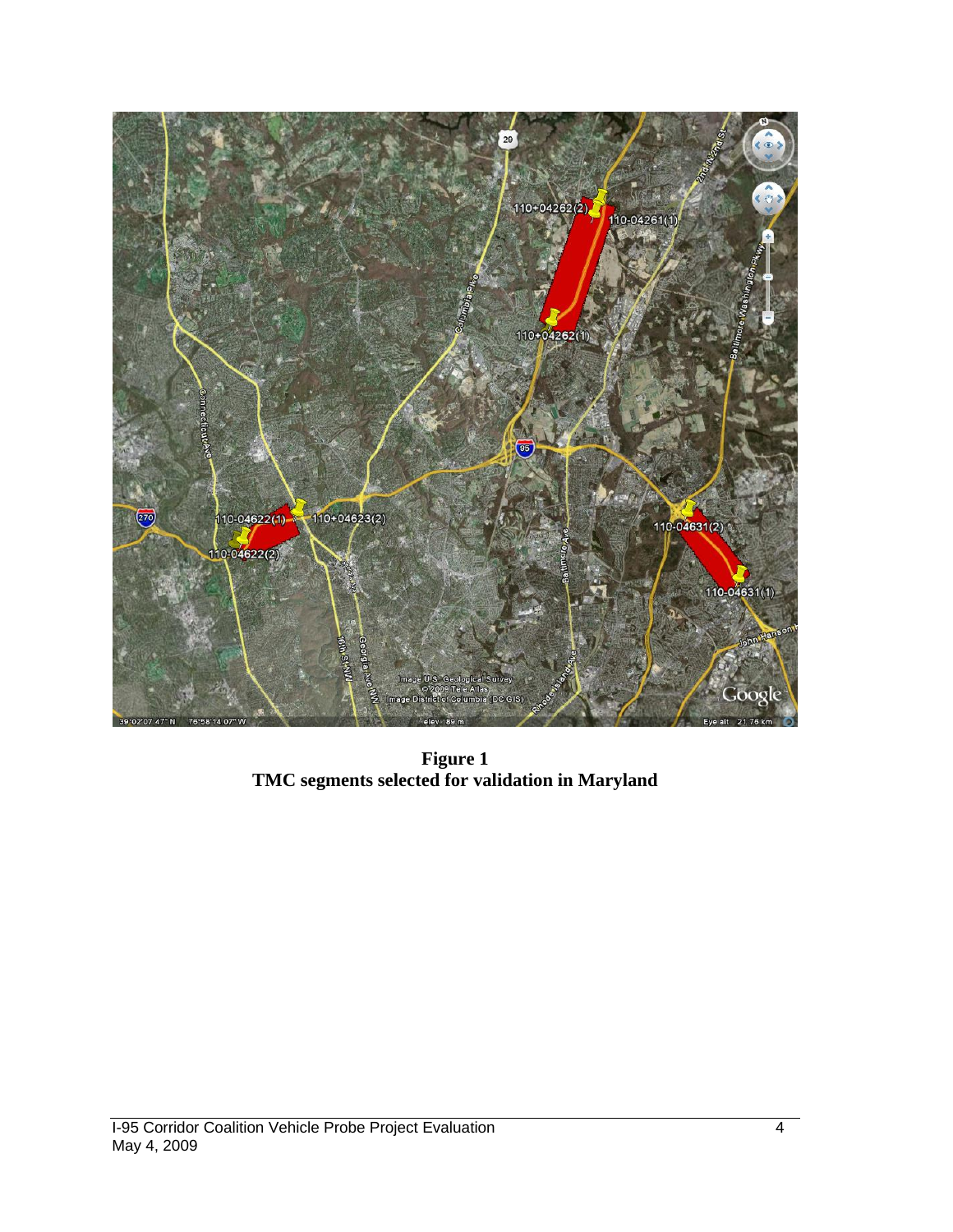

**Figure 1 (Cont'd) TMC segments selected for validation in Maryland**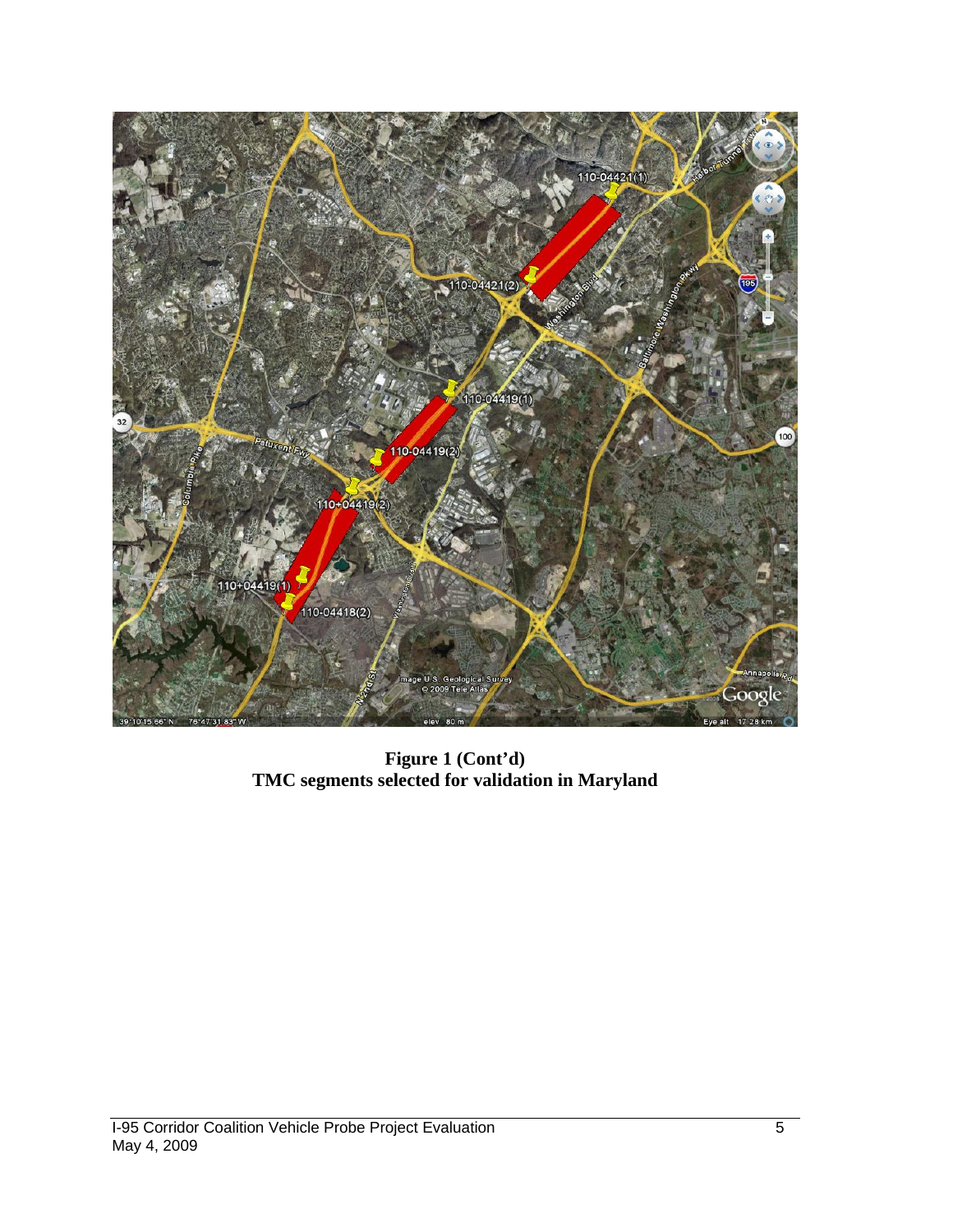|                |             |                |                            |                                |                   |                         | <b>LENGTH</b> |
|----------------|-------------|----------------|----------------------------|--------------------------------|-------------------|-------------------------|---------------|
| <b>TYPE</b>    | TMC         | <b>HIGHWAY</b> | <b>STARTING AT</b>         | <b>ENDING AT</b>               | <b>COUNTY</b>     | <b>DIRECTION</b>        | (mile)        |
|                |             |                | <b>HWY 185/CONNECTICUT</b> |                                |                   |                         |               |
| Freeway        | $110+04623$ | I 495          | AVE/EXIT 33                | HWY 97/GEORGIA AVE/EXIT 31     | <b>MONTGOMERY</b> | <b>CLOCKWISE</b>        | 1.8           |
|                |             |                | HWY 97/GEORGIA AVE/EXIT    | HWY 185/CONNECTICUT AVE/EXIT   |                   |                         |               |
| Freeway        | 110-04622   | I 495          | 31                         | 33                             | <b>MONTGOMERY</b> | <b>COUNTERCLOCKWISE</b> | 1.6           |
|                |             |                |                            |                                | <b>PRINCE</b>     |                         |               |
| Freeway        | 110-04261   | I 95           | <b>HWY 198/EXIT 33</b>     | <b>HWY 212/EXIT 29</b>         | <b>GEORGE'S</b>   | <b>SOUTHBOUND</b>       | 2.9           |
| Freeway        | 110-04418   | I 95           | <b>HWY 32/EXIT 38</b>      | <b>HWY 216/EXIT 35</b>         | <b>HOWARD</b>     | <b>SOUTHBOUND</b>       | 2.4           |
|                |             |                | HWY 450/ANNAPOLIS          |                                | <b>PRINCE</b>     |                         |               |
| Freeway        | 110-04631   | I 495          | <b>RD/EXIT 20</b>          | <b>HWY 193/HWY 295/EXIT 22</b> | <b>GEORGE'S</b>   | <b>COUNTERCLOCKWISE</b> | 1.9           |
|                |             |                |                            |                                | <b>PRINCE</b>     |                         |               |
| Freeway        | $110+04262$ | I 95           | <b>HWY 212/EXIT 29</b>     | <b>HWY 198/EXIT 33</b>         | <b>GEORGE'S</b>   | <b>NORTHBOUND</b>       | 3.0           |
| Freeway        | 110-04419   | I 95           | <b>HWY 175/EXIT 41</b>     | <b>HWY 32/EXIT 38</b>          | <b>HOWARD</b>     | <b>SOUTHBOUND</b>       | 1.8           |
| <b>Freeway</b> | 110-04421   | I 95           | I 895/EXIT 46              | <b>HWY 100/EXIT 43</b>         | <b>HOWARD</b>     | <b>SOUTHBOUND</b>       | 2.1           |
| Freeway        | $110+04419$ | I 95           | <b>HWY 216/EXIT 35</b>     | <b>HWY 32/EXIT 38</b>          | <b>HOWARD</b>     | <b>NORTHBOUND</b>       | 1.9           |
| <b>TOTAL</b>   |             |                |                            |                                |                   |                         | 19.4          |

**Table 1 Traffic Message Channel segments picked for validation in Maryland**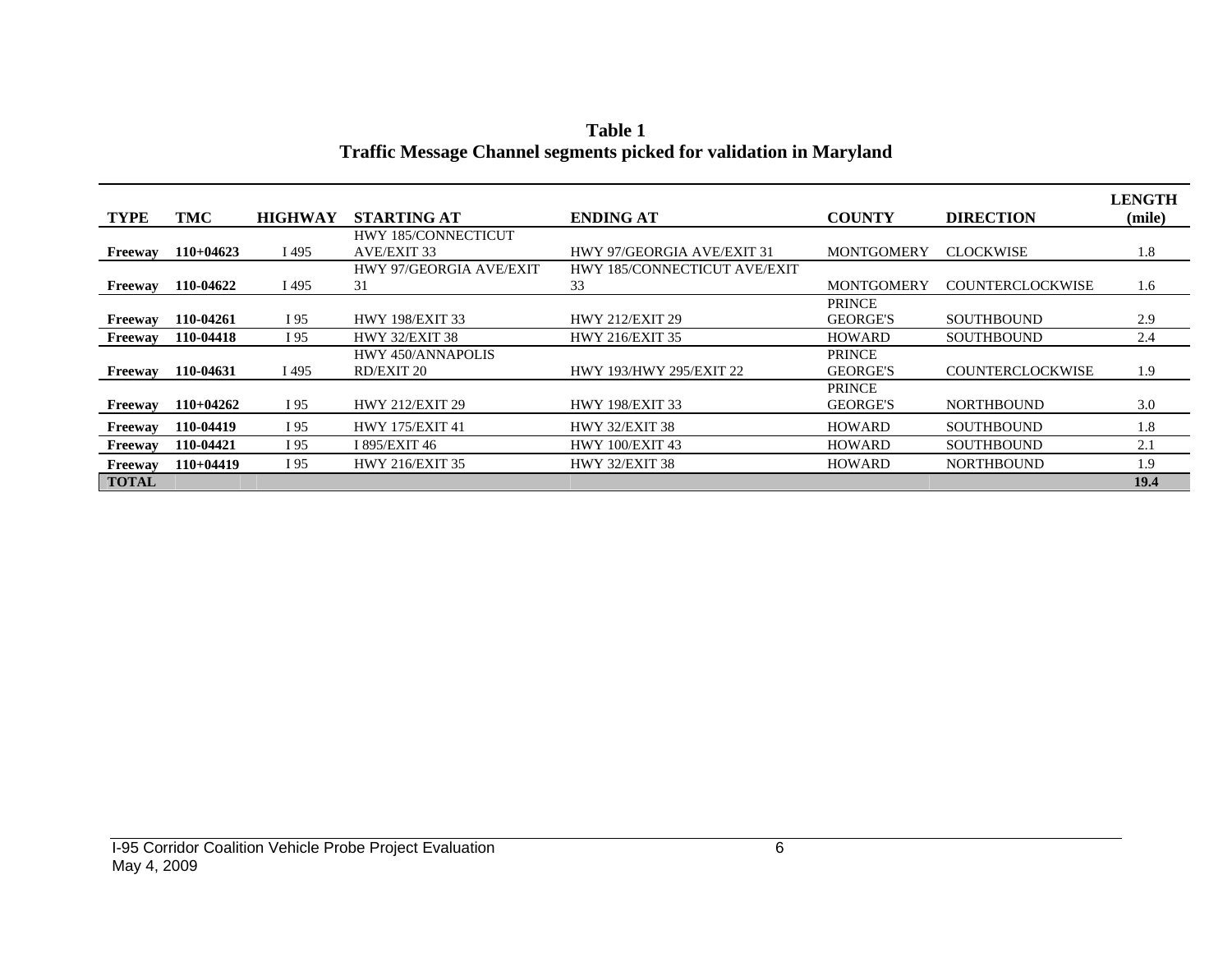| Table 2                                                                                        |  |
|------------------------------------------------------------------------------------------------|--|
| TMC segment lengths and distances between sensor deployment locations in the state of Maryland |  |

| <b>SEGMENT</b> |             |                |             | <b>STANDARD TMC</b> |             |        | <b>SENSOR DEPLOYMENT</b> |             |                |             |        | <b>ERROR IN</b>                 |
|----------------|-------------|----------------|-------------|---------------------|-------------|--------|--------------------------|-------------|----------------|-------------|--------|---------------------------------|
| <b>TYPE</b>    | TMC         | Endpoint $(1)$ |             | Endpoint $(2)$      |             | Length | Endpoint $(1)$           |             | Endpoint $(2)$ |             | Length | <b>SEGMENT</b><br><b>LENGTH</b> |
|                |             | Lat            | Long        | Lat                 | Long        | (mile) | Lat                      | Long        | Lat            | Long        | (mile) | $(\%)$                          |
| <b>Freeway</b> | $110+04623$ | 39.00635       | $-77.07464$ | 39.01272            | $-77.04557$ | 1.81   | 39.00544                 | $-77.07510$ | 39.01316       | $-77.04350$ | 1.96   | 8.4%                            |
| Freeway        | 110-04622   | 39.01260       | $-77.04612$ | 39.00716            | -77.07094   | 1.57   | 39.01378                 | $-77.04540$ | 39,00650       | $-77.07160$ | 1.66   | 6.0%                            |
| Freeway        | 110-04261   | 39.09001       | $-76.89804$ | 39.05493            | $-76.92729$ | 2.91   | 39.08751                 | $-76.89660$ | 39.05565       | $-76.92880$ | 2.89   | $-0.8\%$                        |
| Freeway        | 110-04418   | 39.15578       | $-76.83280$ | 39.12973            | $-76.86164$ | 2.44   | 39.15639                 | $-76.83500$ | 39.13000       | $-76.86240$ | 2.38   | $-2.1%$                         |
| <b>Freeway</b> | 110-04631   | 38.96302       | $-76.86815$ | 38.98748            | $-76.88398$ | 1.93   | 38.96304                 | $-76.86680$ | 38.98893       | $-76.88320$ | 2.02   | 4.9%                            |
| Freeway        | $110+04262$ | 39.05800       | $-76.92473$ | 39.09357            | $-76.89507$ | 2.96   | 39.05882                 | $-76.92480$ | 39.09209       | $-76.89180$ | 2.98   | 0.8%                            |
| <b>Freeway</b> | 110-04419   | 39.17590       | $-76.79411$ | 39.16203            | $-76.82276$ | 1.84   | 39.17620                 | $-76.79370$ | 39.16031       | $-76.82350$ | 1.95   | 6.2%                            |
| Freeway        | 110-04421   | 39.21820       | $-76.72760$ | 39.20090            | $-76.75980$ | 2.09   | 39.21896                 | $-76.72650$ | 39.20109       | $-76.76050$ | 2.20   | 5.4%                            |
| <b>Freeway</b> | $110+04419$ | 39.13575       | $-76.85498$ | 39.15587            | $-76.83269$ | 1.90   | 39.13431                 | $-76.85470$ | 39.15589       | $-76.83160$ | 2.00   | 5.1%                            |
| <b>TOTAL</b>   |             |                |             |                     |             | 19.44  |                          |             |                |             | 20.05  |                                 |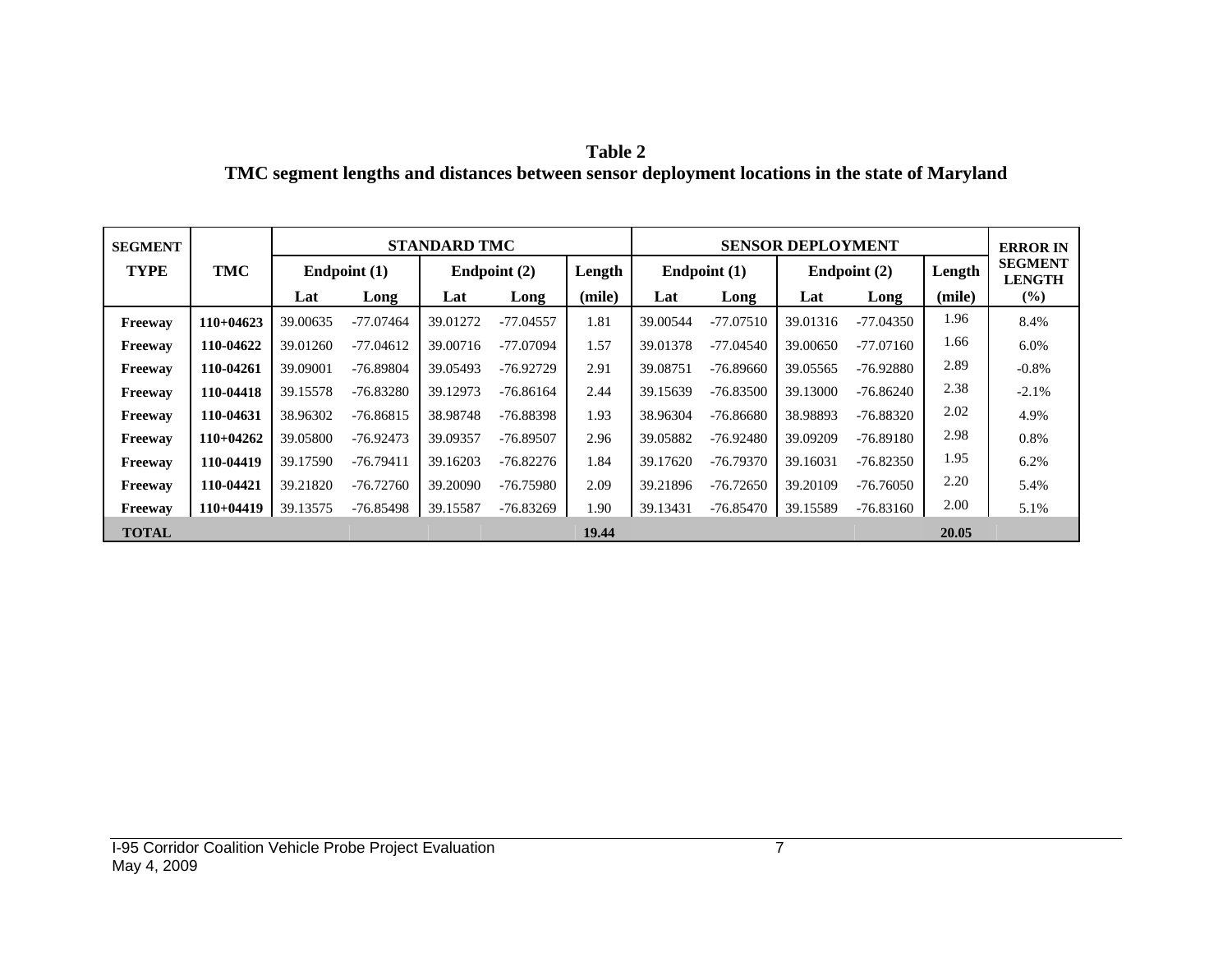#### **Table 3 Data quality measures for freeway segments greater than one mile in Maryland**

|                            | <b>Data Quality Measures for</b>                                                            |              |                                      |                                                     |                |  |
|----------------------------|---------------------------------------------------------------------------------------------|--------------|--------------------------------------|-----------------------------------------------------|----------------|--|
|                            |                                                                                             | 1.96 SE Band | <b>Mean</b>                          |                                                     |                |  |
| <b>SPEED</b><br><b>BIN</b> | Average<br><b>Absolute</b><br><b>Speed</b><br>Error<br><b>Speed</b><br><b>Bias</b><br>Error |              | <b>Speed</b><br>Error<br><b>Bias</b> | Average<br><b>Absolute</b><br><b>Speed</b><br>Error | No. of<br>Obs. |  |
| $0 - 30$                   | 1.8                                                                                         | 4.2          | 2.1                                  | 5.1                                                 | 356            |  |
| $30 - 45$                  | 1.3                                                                                         | 4.2          | 2.2                                  | 6.2                                                 | 529            |  |
| 45-60                      | 0.2                                                                                         | 1.6          | 0.6                                  | 3.5                                                 | 3371           |  |
| $60+$                      | $-1.4$                                                                                      | 1.6          | $-2.9$                               | 3.9                                                 | 7935           |  |

#### **Table 4**

#### **Percent observations meeting data quality criteria for freeway segments greater than one mile in Maryland**

|                            |                                                                                                                      | 1.96 SE Band | Mean                               |                                              |                |  |
|----------------------------|----------------------------------------------------------------------------------------------------------------------|--------------|------------------------------------|----------------------------------------------|----------------|--|
| <b>SPEED</b><br><b>BIN</b> | <b>Percentage</b><br>falling<br><b>Percentage</b><br>within 5<br>falling<br>inside the<br>mph of the<br>band<br>band |              | Percentage<br>equal to the<br>mean | Percentage<br>within 5<br>mph of the<br>mean | No. of<br>Obs. |  |
| $0 - 30$                   | 15%                                                                                                                  | 72%          | 0%                                 | 67%                                          | 356            |  |
| $30 - 45$                  | 19%                                                                                                                  | 67%          | 0%                                 | 53%                                          | 529            |  |
| 45-60                      | 45%                                                                                                                  | 91%          | 0%                                 | 78%                                          | 3371           |  |
| $60+$                      | 46%                                                                                                                  | 90%          | 0%                                 | 72%                                          | 7935           |  |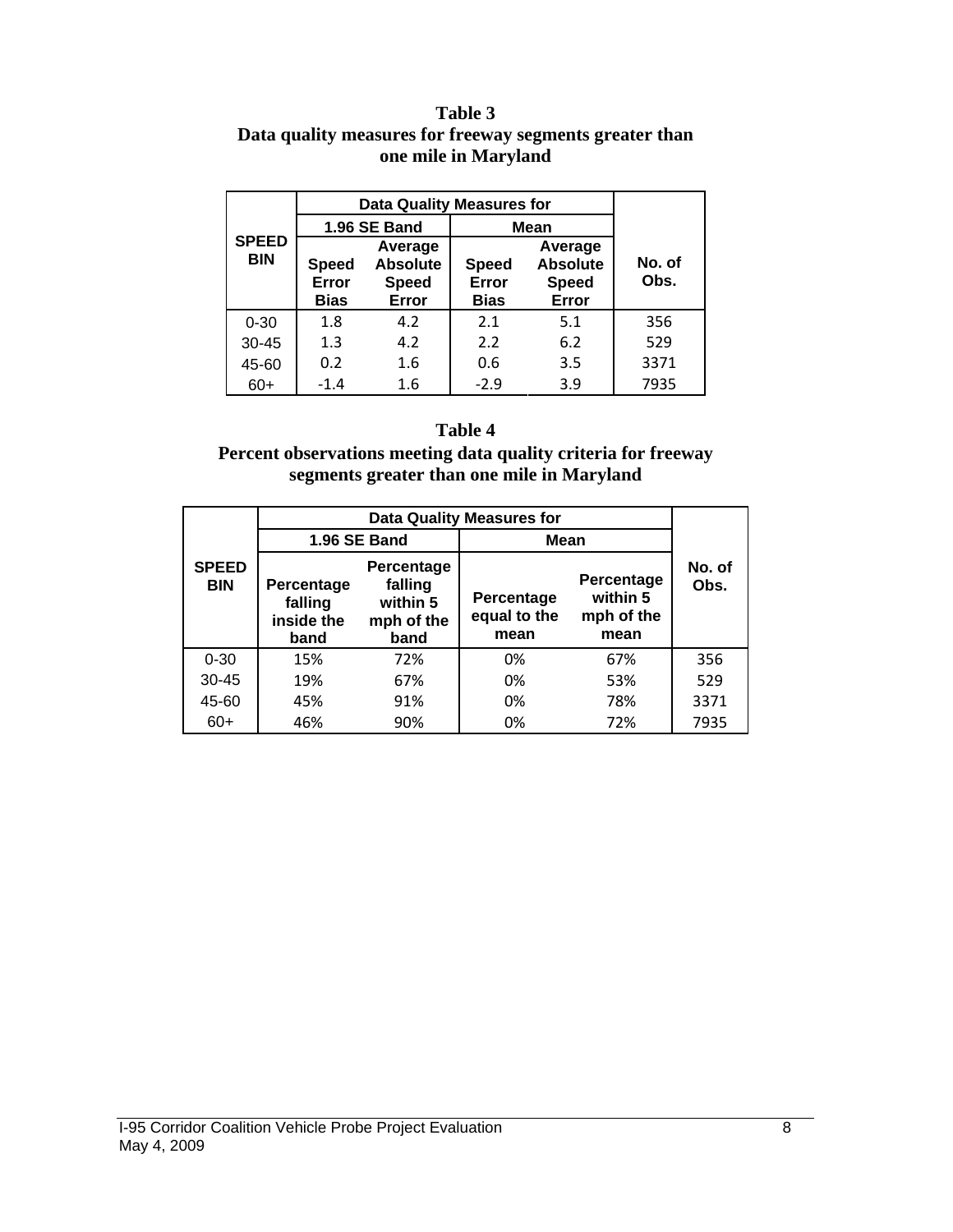#### **Table 5**

| Data quality measures for individual freeway segments greater than one mile in the |  |
|------------------------------------------------------------------------------------|--|
| state of Maryland                                                                  |  |

|             |                      |                              |                            | <b>Data Quality Measures for</b>            | No. of Obs.                                                |                                             |                                                            |                |
|-------------|----------------------|------------------------------|----------------------------|---------------------------------------------|------------------------------------------------------------|---------------------------------------------|------------------------------------------------------------|----------------|
|             | <b>Standard</b>      |                              |                            |                                             | 1.96 SE Band                                               |                                             | Mean                                                       |                |
| TMC         | <b>TMC</b><br>length | <b>Bluetooth</b><br>distance | <b>SPEED</b><br><b>BIN</b> | <b>Speed</b><br><b>Error</b><br><b>Bias</b> | Average<br><b>Absolute</b><br><b>Speed</b><br><b>Error</b> | <b>Speed</b><br><b>Error</b><br><b>Bias</b> | Average<br><b>Absolute</b><br><b>Speed</b><br><b>Error</b> |                |
|             |                      |                              | $0 - 30$                   |                                             |                                                            |                                             |                                                            |                |
| 110+04262   | 2.96                 | 2.98                         | 30-45                      | 0.1                                         | 2.0                                                        | 0.3                                         | 3.7                                                        | 98             |
|             |                      |                              | $45 - 60$                  | 1.5                                         | 2.4                                                        | 3.2                                         | 4.8                                                        | 47             |
|             |                      |                              | $60+$                      | $-0.7$                                      | 1.0                                                        | $-2.0$                                      | 3.5                                                        | 555            |
|             |                      |                              | $0 - 30$                   | 5.7                                         | 7.0                                                        | 10.3                                        | 12.0                                                       | $\tau$         |
| $110+04419$ | 1.90                 | 2.00                         | 30-45                      | 1.4                                         | 7.2                                                        | 9.0                                         | 16.4                                                       | 13             |
|             |                      |                              | $45 - 60$                  | 1.1                                         | 3.7                                                        | 4.5                                         | 7.9                                                        | 30             |
|             |                      |                              | $60+$                      | $-1.5$                                      | 1.6                                                        | $-3.3$                                      | 3.9                                                        | 1090           |
|             |                      |                              | $0 - 30$                   | 1.0                                         | 3.3                                                        | 1.2                                         | 4.2                                                        | 252            |
| $110+04623$ | 1.81                 | 1.96                         | 30-45                      | 0.7                                         | 4.0                                                        | 1.5                                         | 5.7                                                        | 284            |
|             |                      |                              | $45 - 60$                  | 0.3                                         | 1.4                                                        | 0.7                                         | 3.4                                                        | 1989           |
|             |                      |                              | $60+$                      | $-2.0$                                      | 2.2                                                        | $-4.0$                                      | 4.8                                                        | 281            |
|             | 2.91                 |                              | $0 - 30$                   |                                             |                                                            |                                             |                                                            |                |
| 110-04261   |                      | 2.89                         | 30-45                      |                                             |                                                            |                                             |                                                            |                |
|             |                      |                              | $45 - 60$                  | 1.2                                         | 1.2                                                        | 1.7                                         | 2.6                                                        | $\overline{4}$ |
|             |                      |                              | $60+$                      | $-0.9$                                      | 1.3                                                        | $-2.1$                                      | 3.4                                                        | 620            |
|             |                      |                              | $0 - 30$                   |                                             |                                                            |                                             |                                                            |                |
| 110-04418   | 2.44                 | 2.38                         | 30-45                      | 3.7                                         | 3.7                                                        | 26.6                                        | 26.6                                                       | $\overline{4}$ |
|             |                      |                              | 45-60                      | 0.6                                         | 0.6                                                        | 11.6                                        | 11.6                                                       | 9              |
|             |                      |                              | $60+$                      | $-1.7$                                      | 1.9                                                        | $-3.6$                                      | 4.6                                                        | 838            |
|             | 1.84                 |                              | $0 - 30$                   |                                             |                                                            |                                             |                                                            |                |
| 110-04419   |                      | 1.95                         | 30-45                      | 23.3                                        | 23.3                                                       | 27.2                                        | 27.2                                                       | $\mathbf{1}$   |
|             |                      |                              | $45 - 60$                  | 2.7                                         | 3.5                                                        | 3.9                                         | 6.1                                                        | 21             |
|             |                      |                              | $60+$                      | $-1.3$                                      | 1.6                                                        | $-2.6$                                      | 3.6                                                        | 1405           |
|             |                      |                              | $0 - 30$                   |                                             |                                                            |                                             |                                                            |                |
| 110-04421   | 2.09                 | 2.20                         | 30-45                      | 4.5                                         | 6.9                                                        | 4.6                                         | 8.3                                                        | 6              |
|             |                      |                              | 45-60                      | 2.1                                         | 2.6                                                        | 4.8                                         | 5.6                                                        | 25             |
|             |                      |                              | $60+$                      | $-1.0$                                      | 1.2                                                        | $-2.4$                                      | 3.2                                                        | 1158           |
|             |                      |                              | $0 - 30$                   | 7.7                                         | 8.5                                                        | 8.0                                         | 9.0                                                        | 43             |
| 110-04622   | 1.57                 | 1.66                         | 30-45<br>45-60             | 2.5<br>$-0.2$                               | 4.9<br>1.7                                                 | 3.0<br>$-0.1$                               | 5.9<br>3.2                                                 | 101<br>1145    |
|             |                      |                              | $60+$                      | $-1.8$                                      | 2.1                                                        | $-3.2$                                      | 4.2                                                        | 800            |
|             |                      |                              | $0 - 30$                   | 0.4                                         | 4.5                                                        | 0.5                                         | 5.3                                                        | 54             |
|             |                      |                              | 30-45                      | 5.5                                         | 11.1                                                       | 5.8                                         | 12.9                                                       | 22             |
| 110-04631   | 1.93                 | 2.02                         | 45-60                      | 0.4                                         | 3.0                                                        | 1.1                                         | 4.9                                                        | 101            |
|             |                      |                              | $60+$                      | $-1.7$                                      | 1.9                                                        | $-3.3$                                      | 4.2                                                        | 1188           |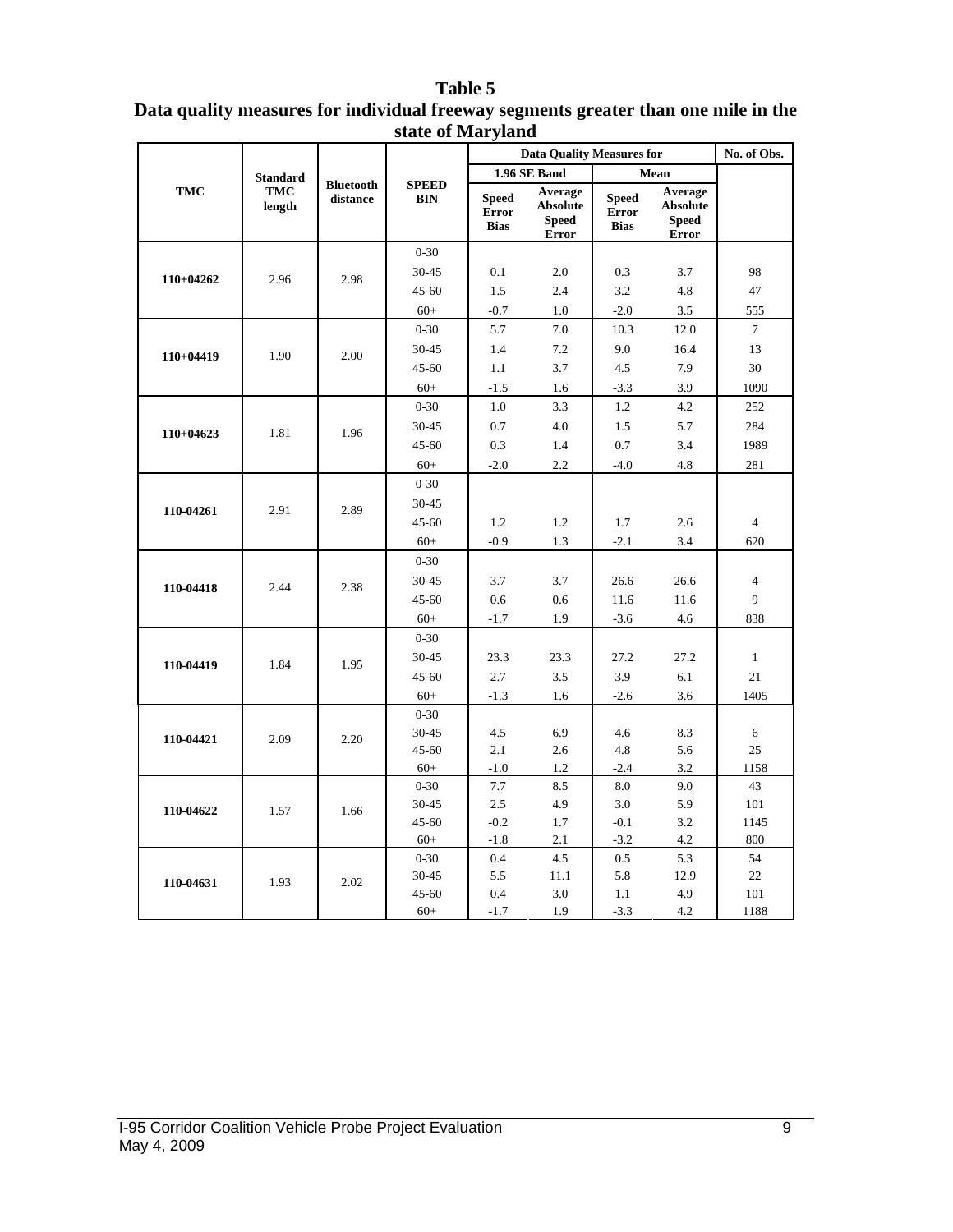|             |                   | anan one anne in the state of man gland<br><b>Data Quality Measures for</b> |                                                                        |                                                     |                                                               |                                      |                                          |                                          |                                                    |              |
|-------------|-------------------|-----------------------------------------------------------------------------|------------------------------------------------------------------------|-----------------------------------------------------|---------------------------------------------------------------|--------------------------------------|------------------------------------------|------------------------------------------|----------------------------------------------------|--------------|
|             |                   |                                                                             |                                                                        | 1.96 SE Band                                        |                                                               |                                      |                                          |                                          |                                                    |              |
|             |                   |                                                                             | <b>Speed Error Bias</b>                                                | <b>Average Absolute</b>                             |                                                               |                                      | <b>Speed Error Bias</b>                  | Mean<br><b>Average Absolute</b>          |                                                    |              |
|             |                   |                                                                             |                                                                        |                                                     | <b>Speed Error</b>                                            |                                      |                                          |                                          | <b>Speed Error</b>                                 | No. of       |
| <b>TMC</b>  | <b>SPEED BIN</b>  | No.<br>falling<br>inside<br>the<br>band                                     | $\mathbf{0}_{\mathbf{0}}^{\prime}$<br>falling<br>inside<br>the<br>band | No.<br>falling<br>within<br>5 mph<br>of the<br>band | $\frac{0}{0}$<br>falling<br>within<br>5 mph<br>of the<br>band | No.<br>equal<br>to the<br>mean       | $\frac{0}{0}$<br>equal<br>to the<br>mean | No.<br>within<br>5 mph<br>of the<br>mean | $\frac{0}{0}$<br>within<br>5 mph<br>of the<br>mean | Obs.         |
|             | $0 - 30$          |                                                                             |                                                                        |                                                     |                                                               |                                      |                                          |                                          |                                                    |              |
| $110+04262$ | 30-45             | 28                                                                          | 29%                                                                    | 89                                                  | 91%                                                           | $\boldsymbol{0}$                     | 0%                                       | 69                                       | 70%                                                | 98           |
|             | $45 - 60$         | 14                                                                          | 30%                                                                    | 41                                                  | 87%                                                           | $\boldsymbol{0}$                     | 0%                                       | 29                                       | 62%                                                | 47           |
|             | $60+$             | 341                                                                         | 61%                                                                    | 526                                                 | 95%                                                           | $\overline{0}$                       | 0%                                       | 413                                      | 74%                                                | 555          |
|             | $0 - 30$          | $\mathbf{0}$                                                                | $0\%$                                                                  | $\overline{4}$                                      | 57%                                                           | $\overline{0}$                       | 0%                                       | $\mathfrak{2}$                           | 29%                                                | $\tau$       |
| $110+04419$ | 30-45             | $\overline{c}$                                                              | 15%                                                                    | 6                                                   | 46%                                                           | $\boldsymbol{0}$                     | 0%                                       | 3                                        | 23%                                                | 13           |
|             | $45 - 60$         | 13                                                                          | 43%                                                                    | 22                                                  | 73%                                                           | $\boldsymbol{0}$                     | 0%                                       | 9                                        | 30%                                                | 30           |
|             | $60+$             | 469                                                                         | 43%                                                                    | 1002                                                | 92%                                                           | $\overline{0}$<br>$\overline{0}$     | 0%                                       | 773                                      | 71%                                                | 1090         |
|             | $0 - 30$          | 47                                                                          | 19%                                                                    | 197                                                 | 78%                                                           |                                      | 0%                                       | 183                                      | 73%                                                | 252<br>284   |
| $110+04623$ | 30-45<br>45-60    | 55<br>998                                                                   | 19%<br>50%                                                             | 190<br>1847                                         | 67%<br>93%                                                    | $\boldsymbol{0}$<br>$\boldsymbol{0}$ | 0%<br>0%                                 | 154<br>1545                              | 54%<br>78%                                         | 1989         |
|             | $60+$             | 113                                                                         | 40%                                                                    | 240                                                 | 85%                                                           | $\theta$                             | 0%                                       | 165                                      | 59%                                                | 281          |
|             | $0 - 30$          |                                                                             |                                                                        |                                                     |                                                               |                                      |                                          |                                          |                                                    |              |
|             | 30-45             |                                                                             |                                                                        |                                                     |                                                               |                                      |                                          |                                          |                                                    |              |
| 110-04261   | $45 - 60$         | $\overline{c}$                                                              | 50%                                                                    | $\overline{4}$                                      | 100%                                                          | $\boldsymbol{0}$                     | 0%                                       | 3                                        | 75%                                                | 4            |
|             | $60+$             | 325                                                                         | 52%                                                                    | 575                                                 | 93%                                                           | $\boldsymbol{0}$                     | 0%                                       | 488                                      | 79%                                                | 620          |
|             | $0 - 30$          |                                                                             |                                                                        |                                                     |                                                               |                                      |                                          |                                          |                                                    |              |
|             | 30-45             | 3                                                                           | 75%                                                                    | 3                                                   | 75%                                                           | $\boldsymbol{0}$                     | 0%                                       | $\boldsymbol{0}$                         | 0%                                                 | 4            |
| 110-04418   | $45 - 60$         | $\overline{7}$                                                              | 78%                                                                    | 9                                                   | 100%                                                          | $\boldsymbol{0}$                     | 0%                                       | $\sqrt{2}$                               | 22%                                                | 9            |
|             | $60+$             | 403                                                                         | 48%                                                                    | 721                                                 | 86%                                                           | $\boldsymbol{0}$                     | 0%                                       | 552                                      | 66%                                                | 838          |
|             | $0 - 30$          |                                                                             |                                                                        |                                                     |                                                               |                                      |                                          |                                          |                                                    |              |
| 110-04419   | 30-45             | $\boldsymbol{0}$                                                            | 0%                                                                     | $\boldsymbol{0}$                                    | 0%                                                            | $\boldsymbol{0}$                     | 0%                                       | $\boldsymbol{0}$                         | 0%                                                 | $\mathbf{1}$ |
|             | $45 - 60$         | $\overline{7}$                                                              | 33%                                                                    | 15                                                  | 71%                                                           | $\boldsymbol{0}$                     | 0%                                       | 10                                       | 48%                                                | 21           |
|             | $60+$             | 633                                                                         | 45%                                                                    | 1273                                                | 91%                                                           | $\overline{0}$                       | 0%                                       | 1044                                     | 74%                                                | 1405         |
|             | $0 - 30$          |                                                                             |                                                                        |                                                     |                                                               |                                      |                                          |                                          |                                                    |              |
| 110-04421   | 30-45             | $\boldsymbol{0}$                                                            | 0%                                                                     | $\overline{4}$                                      | 67%                                                           | $\boldsymbol{0}$                     | 0%                                       | 3                                        | 50%                                                | 6            |
|             | $45 - 60$         | 8                                                                           | 32%                                                                    | 18                                                  | 72%                                                           | $\mathbf{0}$                         | 0%                                       | 11                                       | 44%                                                | 25           |
|             | $60+$             | 581                                                                         | 50%                                                                    | 1108                                                | 96%                                                           | $\boldsymbol{0}$                     | 0%                                       | 920                                      | 79%                                                | 1158         |
|             | $0 - 30$          | $\overline{c}$                                                              | 5%                                                                     | 22                                                  | 51%                                                           | $\overline{0}$                       | 0%                                       | 21                                       | 49%                                                | 43           |
| 110-04622   | 30-45             | 12                                                                          | 12%                                                                    | 63                                                  | 62%                                                           | $\boldsymbol{0}$                     | 0%                                       | 51                                       | 51%                                                | 101          |
|             | $45 - 60$         | 437                                                                         | 38%                                                                    | 1042                                                | 91%                                                           | $\overline{0}$                       | 0%                                       | 948                                      | 83%                                                | 1145         |
|             | $60+$<br>$0 - 30$ | 316<br>5                                                                    | 40%<br>9%                                                              | 699<br>33                                           | 87%<br>61%                                                    | $\boldsymbol{0}$<br>$\overline{0}$   | 0%<br>0%                                 | 523<br>32                                | 65%<br>59%                                         | 800<br>54    |
|             | 30-45             | $\boldsymbol{0}$                                                            | 0%                                                                     | $\overline{c}$                                      | 9%                                                            | $\boldsymbol{0}$                     | 0%                                       | $\mathbf{1}$                             | 5%                                                 | 22           |
| 110-04631   | $45 - 60$         | 33                                                                          | 33%                                                                    | 81                                                  | 80%                                                           | $\boldsymbol{0}$                     | 0%                                       | 66                                       | 65%                                                | 101          |
|             | $60+$             | 499                                                                         | 42%                                                                    | 1034                                                | 87%                                                           | $\boldsymbol{0}$                     | 0%                                       | 799                                      | 67%                                                | 1188         |
|             |                   |                                                                             |                                                                        |                                                     |                                                               |                                      |                                          |                                          |                                                    |              |

**Table 6 Observations meeting data quality criteria for individual freeway segments greater than one mile in the state of Maryland**